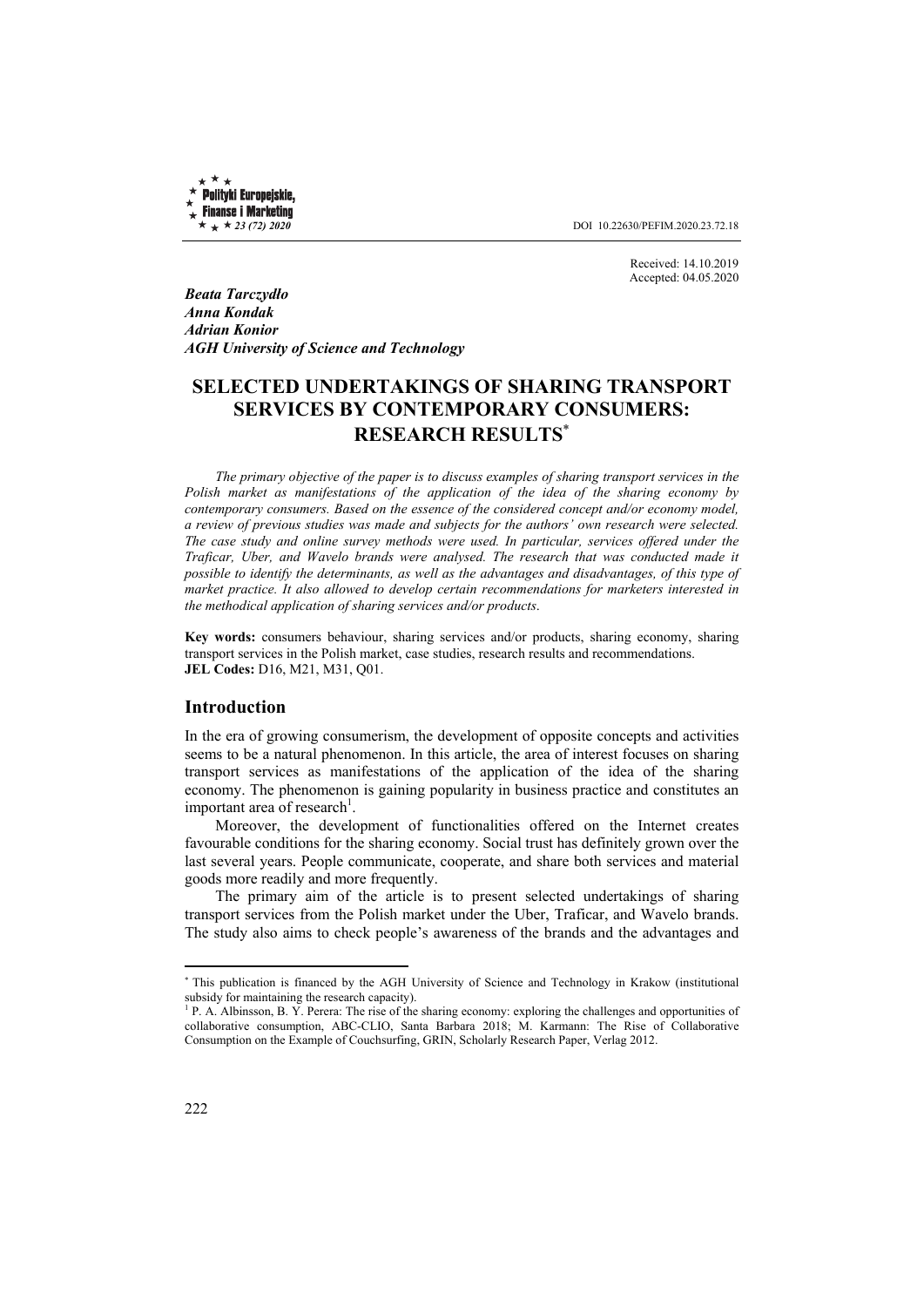problems as seen by the users, and to try to formulate recommendations for those interested in its further use. The authors would also like to check what significance sharing services and/or product undertakings have in contemporary economics, management studies and in business practice<sup>2</sup>.

The research methodology included literature studies, a review of study reports, and the authors' own research using the case study and online survey methods.

The discussion and research carried out confirmed that sharing services and/or product undertakings are increasingly common and the phenomenon will definitely grow. Efficiently shared services contribute to the rationalisation of expenses and are in keeping with the trends in customer behaviour and customer expectations. They may also indirectly favour environmental protection and generate other benefits, hence activities supporting their application and professionalisation are crucial.

#### **Basic terms and a review of previous studies and research**

The sharing economy is a trend in contemporary economics manifested in activities oriented at people's cooperation and sharing of various goods and services<sup>3</sup>. It is believed that the development of the analysed concept is a response to excessive consumerism4 . One of the online platforms [http://www.ekonomiawspoldzielenia.pl/] popularising the phenomenon promotes the following motto: "*You don't need to own it in order to use it*". The development of functionalities offered on the Internet, in particular various platforms facilitating information exchange, favours these type of undertakings<sup>5</sup>.

The basic forms of the sharing economy include: shared consumption (sharing, lending, exchange, shared use), shared production (thanks to free access to know-how, methods, tools, and procedures), and crowdfunding (manifested in group support for various initiatives)<sup>6</sup>. The sharing economy forms mentioned above favour the formation of new communities<sup>7</sup>, which establish relationships, communicate, cooperate, and create value in an unprecedented way.

The authors assumed that an undertaking in accordance with the idea of the sharing economy is: project, action taken for a specific purpose, type of business (usually under

 $\overline{a}$ 

<sup>&</sup>lt;sup>2</sup> U. Lichtenthaler: Six principles for shared management: a framework for the integrated economy, Journal of Business Strategy, 37(4)/2016, pp. 3-11.

<sup>3</sup> A. Sundararajan: The Sharing Economy. The End of Employment and the Rise of Crowd-Based Capitalism. Cambridge 2016; H. Schneider: Creative Destruction and the Sharing Economy. Uber as Disruptive Innovation, Edward Elgar Publishing, Northampton 2017; B. Sztokfisz: Gospodarka współdzielenia – pojęcie, <sup>ź</sup>ródła, potencjał, Zeszyty Naukowe UEK, 6(966)/2017, pp. 89-103. 4

A. Burgiel: Wspólna konsumpcja (collaborative consumption) jako alternatywna opcja dla konsumenta XXI wieku, Marketing i Rynek, nr 8 (CD)/2014, pp. 1009-1014; A. Koźlak: Sharing economy jako nowy trend społeczno-gospodarczy, Prace Naukowe Uniwersytetu Ekonomicznego we Wrocławiu, nr 489/2017, pp. 171-182. C. F. Breidbach, R. J. Brodie: Engagement platforms in the sharing economy: Conceptual foundations and research directions, Journal of Service Theory and Practice, 27(4)/2017, pp. 761-777.

M. Olender-Skorek: Rosnące znaczenie współdzielenia we współczesnej gospodarce, Wydawnictwo Naukowe Uniwersytetu Szczecińskiego, Szczecin 2017, pp. 255-267; A. Sundararajan: The Sharing Economy. The End of Employment and the Rise of Crowd-Based Capitalism, The MIT Press, Cambridge 2016.

<sup>&</sup>lt;sup>7</sup> M. J. Cohen: The Future of Consumer Society. Prospects for Sustainability in the New Economy, Oxford University Press, Oxford 2017.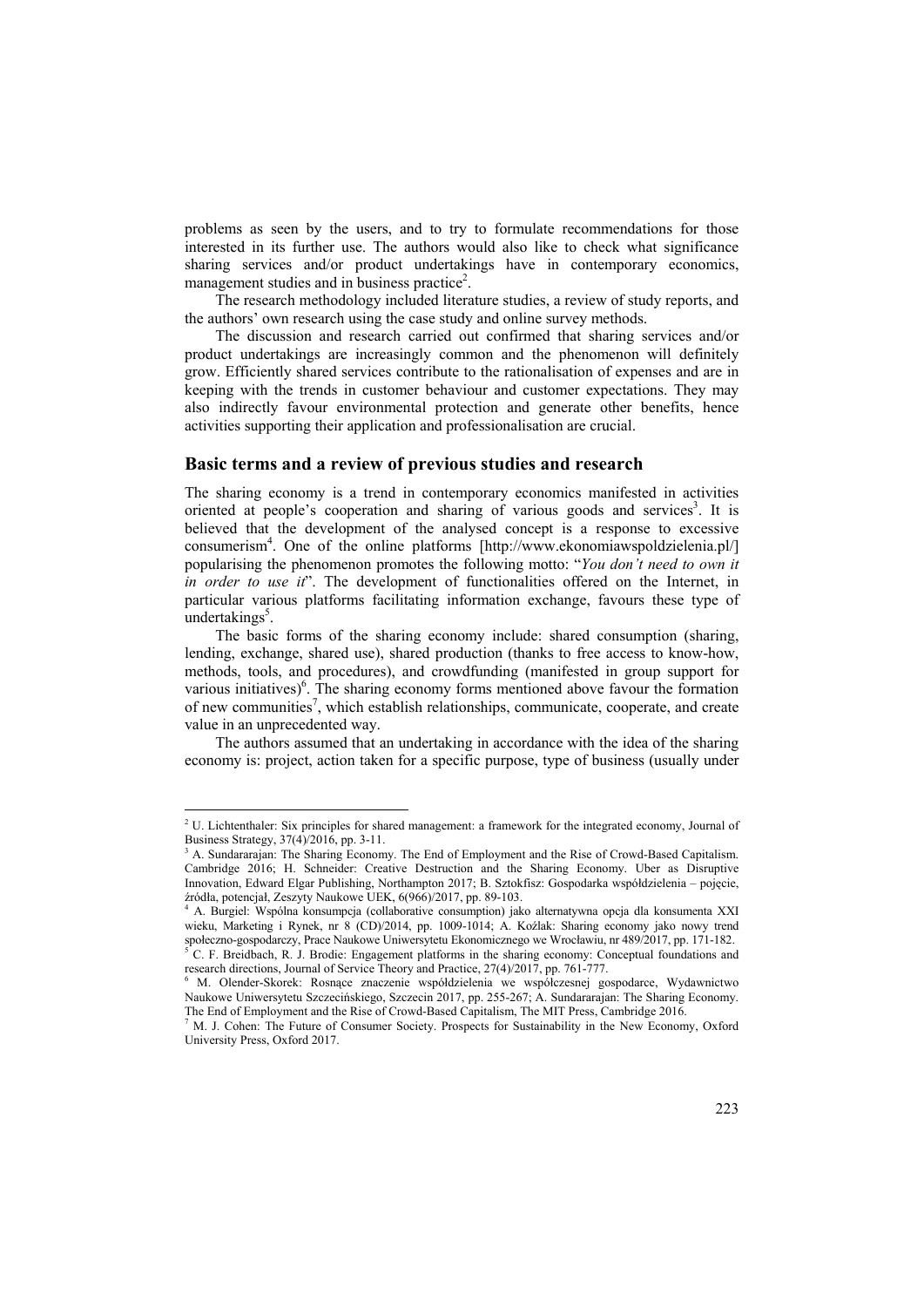a specific brand), based on sharing (used together) services and/or products. And, in this article, the area of interest focuses on sharing transport services.

The available sources describe the results of various studies thematically related to the sharing economy. Selected studies are listed in Table 1.

| Table 1. A review of studies and research related to the sharing economy |  |  |
|--------------------------------------------------------------------------|--|--|
|--------------------------------------------------------------------------|--|--|

| Authors                                                         | Issues addressed and the most important conclusions                                                                                                                                                                                                                                                                     |
|-----------------------------------------------------------------|-------------------------------------------------------------------------------------------------------------------------------------------------------------------------------------------------------------------------------------------------------------------------------------------------------------------------|
| Zhu, K. Kam, F. So, S.<br>Hudson                                | Motivating consumers to use mobile applications providing access to sharing<br>transport services in Beijing and to create value.                                                                                                                                                                                       |
| F. Plewnia, E.<br>Guenther                                      | Development of sharing economy activity structure and business models based on a<br>systematic literature review.                                                                                                                                                                                                       |
| Z.W.Y. Lee, T. K.H.<br>Chan, M.S. Balaji, A.<br>Yee-Loong Chong | The (technological, motivating, and hindering) factors determining the willingness<br>to use the services offered by enterprises compatible with the idea of sharing<br>economy based on the example of Uber users in Hong Kong.                                                                                        |
| A. Burgiel                                                      | A study of selected user attitudes towards sharing services and/or products and the<br>manifestations of their occurrence in the behaviours of Polish consumers.                                                                                                                                                        |
| J. Ziobrowska                                                   | A study of the sharing economy as a manifestation of the development of<br>a modern economy, resulting from a change in market behaviours.                                                                                                                                                                              |
| Havas Worldwide<br>Warsaw                                       | Contemporary consumers no longer expect only economic and material benefits, but<br>also other values, such as a sense of community, replacing the desire to own certain<br>goods with the desire to share them with others, and the well-being of the natural<br>and social environment.                               |
| PwC UK                                                          | Estimates that the global income from sharing services and/or products will amount<br>to USD 335 billion by 2025 in five key areas alone (transport, financial services,<br>hospitality and tourism, staffing).                                                                                                         |
| PwC Poland                                                      | The development of the sharing economy is influenced by the following factors:<br>progress in information technology and Internet technology, increasingly<br>widespread use of smartphones, limited access to resources, urbanisation, and<br>demographic and social changes, including changes in consumer behaviour. |
| <b>Brief</b>                                                    | The most popular shared services in Poland include car transport (81% have heard<br>about them, 20% have used them) and city bike rental (62% have heard about them,<br>13% have used them).                                                                                                                            |

Source: authors' own elaboration based on analyses of secondary sources of information.

The available studies and research results justify the observation that the demand for sharing economy enterprises is growing thanks to growing social trust, among other reasons. Rough analyses confirmed the authors' belief that it is not a fully investigated and recognised phenomenon, particularly in the Polish market. The identified research gap, with its lack of comprehensive studies on undertakings compatible with the idea of the sharing economy, its advantages and disadvantages, and its impact, motivated the authors to conduct their own research.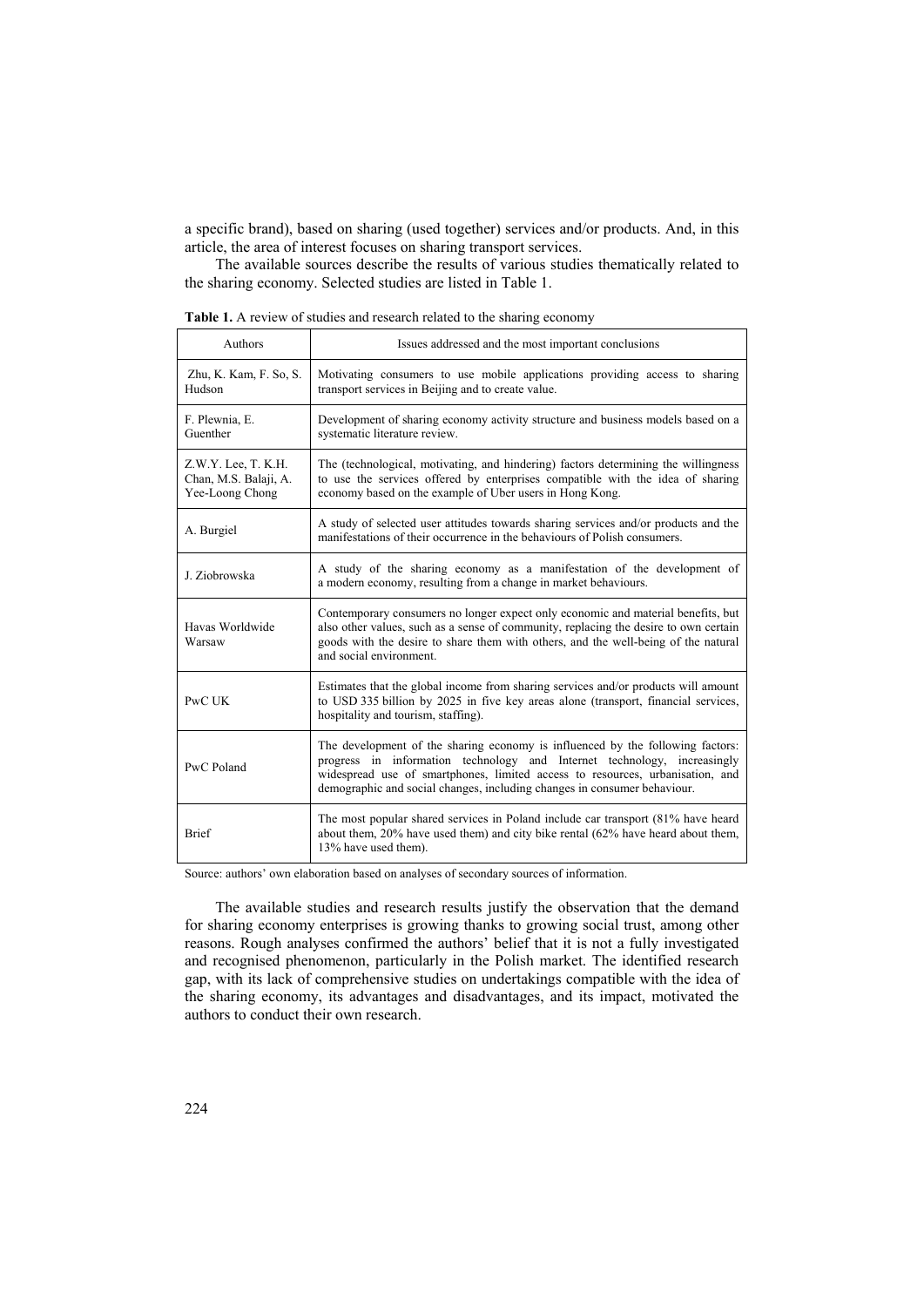# **Research methodology**

The authors' primary research included: case studies of sharing transport services – Traficar, Uber, and Wavelo, which – in terms of their reach – are a global, a national, and a local (Kraków) brand, respectively; and an online survey on "Undertakings compatible with the idea of sharing economy" using the Google platform. The research is described in Table 2.

| Research<br>project                         | Description of the individual elements                                                                                                                                                                                                                                                                                                                                                                                                                                                                                                                                                                                                                                                                                                                                                                         |
|---------------------------------------------|----------------------------------------------------------------------------------------------------------------------------------------------------------------------------------------------------------------------------------------------------------------------------------------------------------------------------------------------------------------------------------------------------------------------------------------------------------------------------------------------------------------------------------------------------------------------------------------------------------------------------------------------------------------------------------------------------------------------------------------------------------------------------------------------------------------|
| elements                                    |                                                                                                                                                                                                                                                                                                                                                                                                                                                                                                                                                                                                                                                                                                                                                                                                                |
| Project title                               | Selected examples of sharing transport services - Uber, Traficar, and Wavelo - in light of<br>the available information and the research carried out                                                                                                                                                                                                                                                                                                                                                                                                                                                                                                                                                                                                                                                           |
| Hypotheses                                  | H1. Wanting to meet the market conditions, contemporary organisations methodically use<br>the idea of a sharing economy and offer various undertakings of sharing services and/or<br>products.<br>H2. There is a need to verify user opinions about undertakings compatible with the idea of<br>a sharing economy.<br>H3. Internet users know and are able to list sharing transport service providers.<br>H4. Users of the sharing transport services are able to point out their advantages and<br>problems.<br>H5. Sharing transport services generate various benefits, including social, environmental,<br>and economic benefits.                                                                                                                                                                         |
| Main objective<br>and detailed<br>questions | Obtaining information on the selected undertakings of sharing transport services (brand<br>awareness, advantages and disadvantages, and significance for contemporary economics,<br>management studies and in business practice)<br>What is meant by the term sharing economy?<br>What is meant by the undertaking of sharing transport services?<br>Were there any studies conducted on the analysed phenomenon? If so, what were they and<br>who conducted them?<br>What research gap was identified?<br>To what extent do the respondents know the selected undertakings of sharing transport<br>services?<br>What are the respondents' opinions on Uber, Traficar, and Wavelo services?<br>What recommendations can be determined for those interested (practitioners, researchers,<br>and theoreticians)? |
| Research<br>subjects                        | Uber, Traficar, and Wavelo brands<br>229 mobile respondents, who took part in the online survey.<br>Due to the qualitative nature of a considerable part of the research and an attempt to collect<br>proper research material, the process of selecting research subjects was guided by the need<br>to discuss specific issues resulting from the chosen research area.                                                                                                                                                                                                                                                                                                                                                                                                                                       |
| Research<br>methods and<br>tools            | Meta-analysis of the available sources of information<br>Case studies of selected services offered under the Uber, Traficar, and Wavelo brands, with<br>the use of participant observation and the analysis of the available information.<br>An online survey designed by the authors and carried out through a Google form. It<br>included ten questions concerning the substance and three demographic questions.                                                                                                                                                                                                                                                                                                                                                                                            |

|  |  |  | Table 2. Research description |
|--|--|--|-------------------------------|
|--|--|--|-------------------------------|

Source: authors' own elaboration based on the conducted research.

The quantitative and qualitative analysis of the obtained data, taking into consideration the research issues addressed, hypotheses, and objectives, motivated the authors to present the results they consider the most important.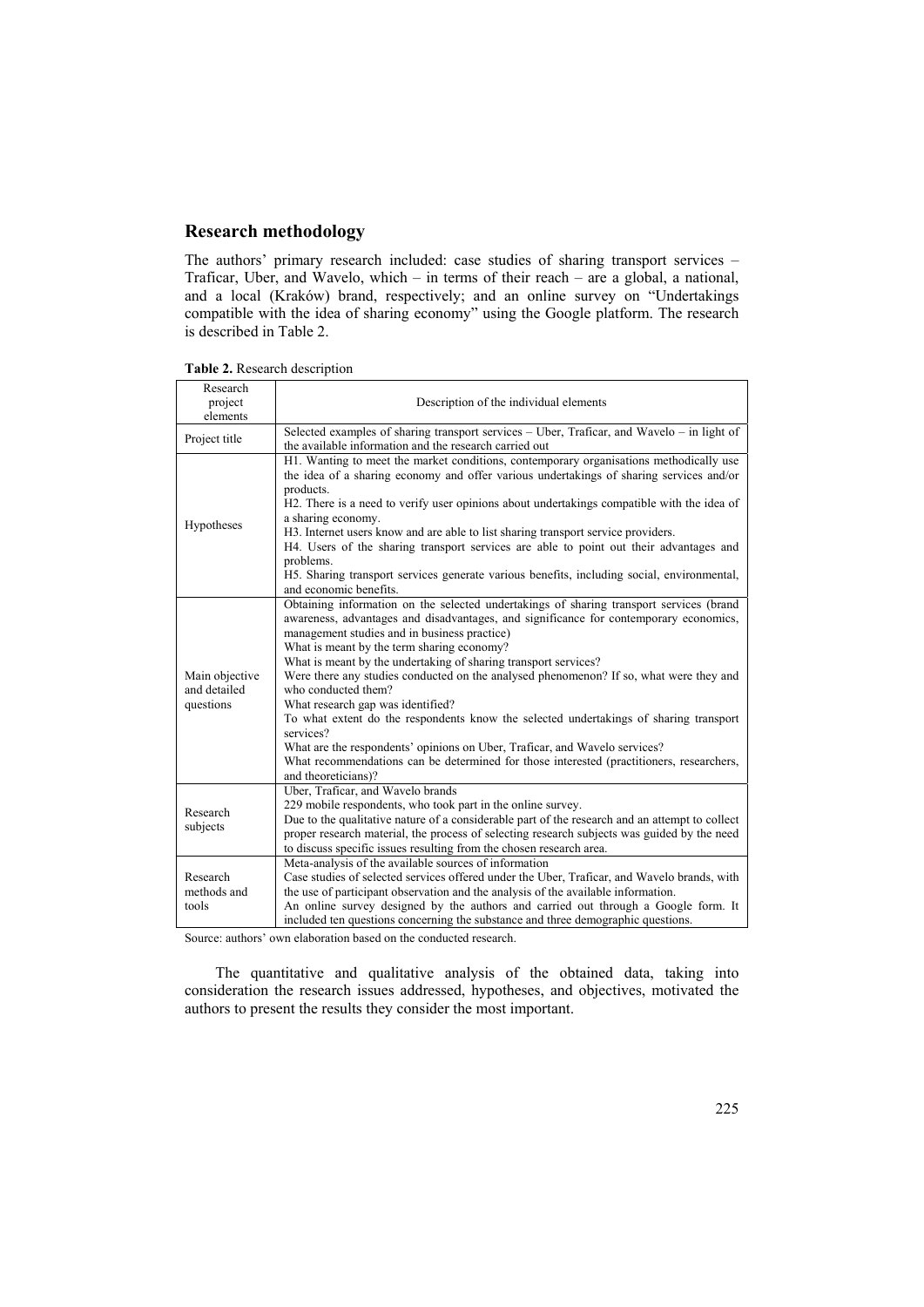### **Case study results**

The authors have taken into consideration that a case study is a qualitative research method of high academic and application value<sup>8</sup>. It is a comprehensive description of the research subject<sup>9</sup>, with focus placed on an in-depth analysis of the aspects of interest to the researcher, often a large number of variables, and the interdependencies between them. Its essence is to take the fact of the uniqueness of the individual cases into account, hence it is not about statistics and their generalisation, but about investigating the specific nature of the given phenomenon and/or case and the occurring mechanisms, in order to draw knowledge and benefits for the development of research and practical skills.

The aim of the case studies conducted was to obtain information about the selected undertakings of sharing transport services operating in the Polish market. The selected examples were also intended to make it possible to learn about the possible (social, economic, and environmental) benefits and risks related to the use of these type of solutions in business practice. The case studies were conducted between January and June 2018. During the studies, participant observation and the analysis of content available on the Internet was used. In the analysed cases of Uber, Traficar, and Wavelo, the information sought included: the scope of services offered, stakeholders of the sharing services and/or products under study, the terms of use of the individual shared transport services, the supporting marketing activities, and the selected manifestations of brand-partner relationship management, mainly through social media. The obtained information is compiled in Table 3.

|  | <b>Table 3.</b> Sharing transport services under study $-\text{case}$ study results |
|--|-------------------------------------------------------------------------------------|
|  |                                                                                     |

| Case studied | Information obtained                                                                                                                                                                                                                                                                                                                                                                                                                                                                                                                                                                                                                                                                                                                                                                                                                                                                                                                                                                                                                                                                                                                                                                                                                                                                                                                                                                                                                                                                                                                                                                                                                                                        |  |  |  |
|--------------|-----------------------------------------------------------------------------------------------------------------------------------------------------------------------------------------------------------------------------------------------------------------------------------------------------------------------------------------------------------------------------------------------------------------------------------------------------------------------------------------------------------------------------------------------------------------------------------------------------------------------------------------------------------------------------------------------------------------------------------------------------------------------------------------------------------------------------------------------------------------------------------------------------------------------------------------------------------------------------------------------------------------------------------------------------------------------------------------------------------------------------------------------------------------------------------------------------------------------------------------------------------------------------------------------------------------------------------------------------------------------------------------------------------------------------------------------------------------------------------------------------------------------------------------------------------------------------------------------------------------------------------------------------------------------------|--|--|--|
| Uber         | An enterprise oriented at "connecting" drivers and passengers, established in 2009, currently<br>offering their solutions in 633 cities worldwide. In Poland, their services are available in<br>Warsaw, Kraków, Łódź, Wrocław, Poznań, Trójmiasto, and in Silesia. Their activity is<br>addressed to young, but adult people who feel the need to move around freely and<br>conveniently, without the need to use their own means of transport, taking into consideration<br>limited financial resources. The service involves the use of a mobile application installed on<br>smartphones, without which it would be impossible to order a ride. This type of travel was<br>initiated by a new look at means of transport. The possibility to request a ride using a<br>smartphone, cashless payments, and service provision based on ordinary drivers and private<br>vehicles are factors which made Uber stand out from the very the beginning of its activity.<br>Currently, the company offers transport options at diverse prices: economic options (UberX,<br>UberXL (UberVAN), UberSELECT), premium options (luxury car rides - UberSUV,<br>UberBLACK, UberLUX), rides for the disabled: UberWAV, and UberPOOL – sharing the<br>ride and its cost with other passengers going in the same general direction.<br>In Poland, only the most popular ride service levels are available. The fares for UberX,<br>UberSELECT, and UberVAN include: a base rate (PLN 4, PLN 7, and PLN 10,<br>respectively), a minimum rate (PLN 10, PLN 10, and PLN 20, respectively), a rate per<br>minute (PLN 0.25, PLN 0.35zł, and PLN 0.50, respectively), and a rate per kilometre |  |  |  |

<sup>&</sup>lt;sup>8</sup> A. B. Starman: The case study as a type of qualitative research, Journal of Contemporary Educational Studies, No 1/2013, pp. 28-43; P. G. Swanborn: Case study research. What, why and how?, SAGE Publications Ltd., London 2010.

<sup>&</sup>lt;sup>9</sup> R. K. Yin: Applications of case study research, SAGE Publications Ltd., London 2012, pp. 3-20; R.K. Yin: Studium przypadku w badaniach naukowych. Projektowanie i metody, Wydawnictwo Uniwersytetu Jagiellońskiego, Kraków 2015, p. 35.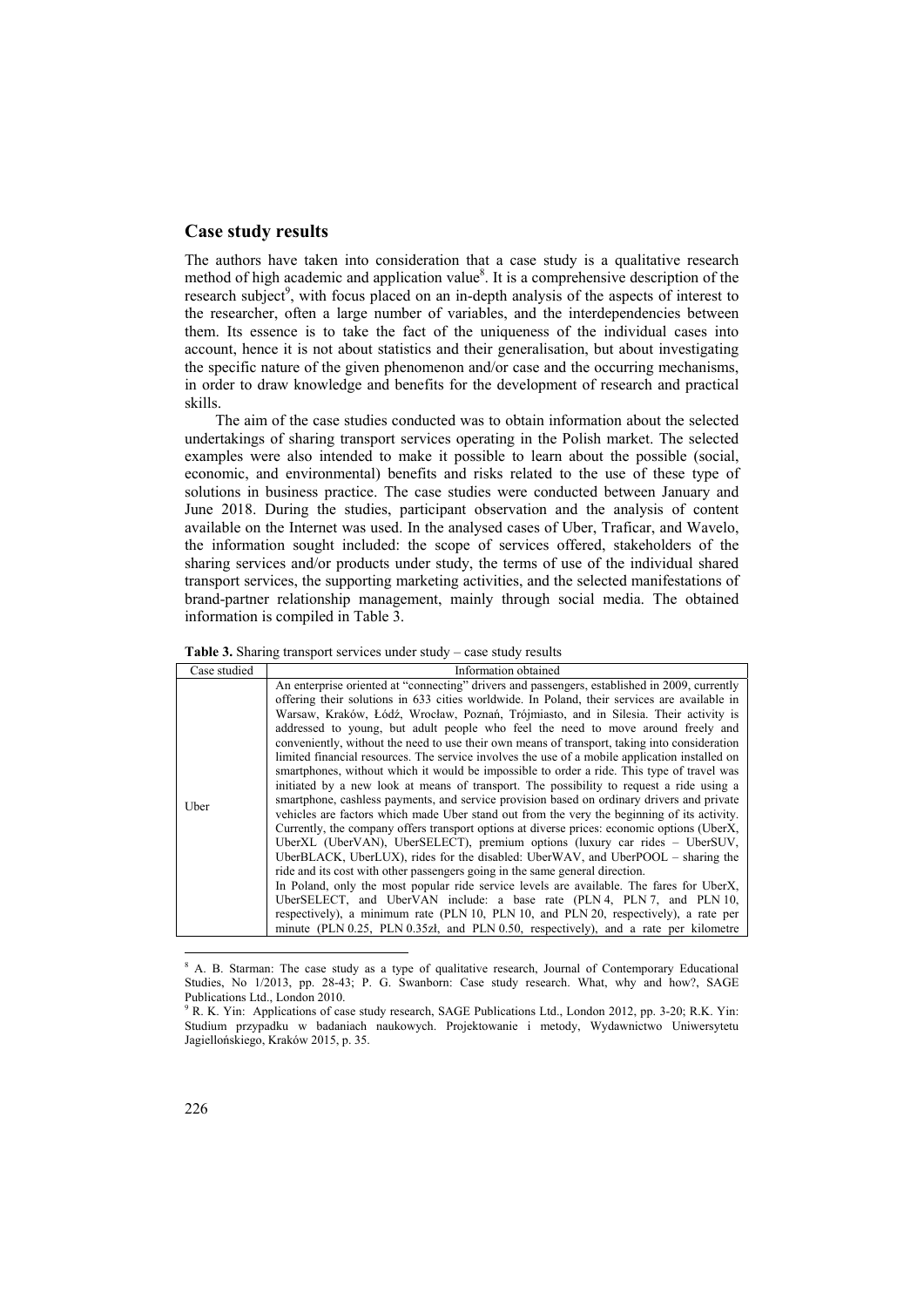|          | (PLN 1.30, PLN 1.70, and PLN 1.70 respectively). The typical properties of this undertaking<br>compatible with the idea of sharing economy include the possibility to: 1) check the fare<br>upfront, before the ride, 2) share the route with family and friends so they can follow it<br>(along with the estimated time of arrival), 3) check information about the driver (name,<br>photo, vehicle make, model, and registration plate number, the number of completed trips,<br>total time as Uber driver, rating, rider compliment badges, thank you notes (or a more<br>detailed opinion on the trip or the driver with the addition of a predefined "compliment"),<br>achievement badges for various milestones, 4) rate the driver using 1-5 stars from 5 most<br>recent 5-star trips, 5) share the fare evenly between the passengers.                                                                                                                                                                                                                                                                                                                                                                                                                                                                                                                                                                                                                                                                                                                                                                                                                                                                                                                                                                                                                                                                                                                                                                                                                                                                                                                                             |
|----------|--------------------------------------------------------------------------------------------------------------------------------------------------------------------------------------------------------------------------------------------------------------------------------------------------------------------------------------------------------------------------------------------------------------------------------------------------------------------------------------------------------------------------------------------------------------------------------------------------------------------------------------------------------------------------------------------------------------------------------------------------------------------------------------------------------------------------------------------------------------------------------------------------------------------------------------------------------------------------------------------------------------------------------------------------------------------------------------------------------------------------------------------------------------------------------------------------------------------------------------------------------------------------------------------------------------------------------------------------------------------------------------------------------------------------------------------------------------------------------------------------------------------------------------------------------------------------------------------------------------------------------------------------------------------------------------------------------------------------------------------------------------------------------------------------------------------------------------------------------------------------------------------------------------------------------------------------------------------------------------------------------------------------------------------------------------------------------------------------------------------------------------------------------------------------------------------|
| Traficar | As a service, it requires a smartphone (in order to install the mobile application) and<br>a payment card. At registration, the user has to provide their personal data and send a scan<br>or a photo of their driving licence. It is also required to add a payment card to the user<br>account, which will be used to charge the user after they have used the service. Then, the<br>user can search for a vehicle (current location of the cars on the map, car model, and fuel<br>level expressed as an estimated maximum travel distance). The situation can change rapidly,<br>as parking the vehicle means its return. Reservations are made via the application and the<br>user has 15 minutes to get to the car. Cancelling the reservation is free. There is no charge if<br>the user does not manage to get to the car within the required time (towards the end of the<br>time limit, the application suggests prolonging the reservation by five more minutes). The<br>user opens the car using the QR code placed on the car's window. Proper completion of this<br>operation is confirmed by the blinking of the hazard lights and the locks being unlocked.<br>After entering the car, the driver only has two minutes to prepare for the drive free of charge.<br>The car's insurance, registration document, and key-card are "mounted" with a magnet in the<br>glove compartment.<br>In the boot, apart from the equipment required by law, there is a third-party insurance<br>damage claim form available. The service provider guarantees that they will cover the costs<br>of repair in case of any damage (provided that the speed limit was not exceeded by more<br>than 30 km/h, the driver was not under the influence of alcohol or drugs, and the damage<br>was caused involuntarily). The user does not need to refuel the car, the cost of fuel is<br>included in the rental price. The fee is PLN 0.80 per each kilometre and PLN 0.50 per each<br>minute of the trip. It is worth stressing that a running engine, even in a car park, when the car<br>is not moving, is considered as "driving". With the engine off, the fee per minute is<br>PLN 0.10. |
| Wavelo   | A public city bike hire scheme available in Kraków since 2008. The system is operated by<br>the BikeU company. It is a rapidly developing enterprise and its offer is continuously being<br>expanded by new stations and bikes. As of 11 June 2018, 161 self-service stations with<br>1,500 bicycles were available to the users. All the bikes have a safety and comfort guarantee<br>and are easy to locate thanks to GPS and an on-board computer. In order to use the bikes, the<br>user has to create an individual system account via the website or mobile application. After<br>registering in the system, each bike rental requires the user to enter their customer number<br>and PIN code using the keyboard on the back of the bike. During rental time, it is possible to<br>stop the bike for a while without ending the rental. When the user no longer needs the bike,<br>they can return it to any given Wavelo station. Leaving the bike in any place other that the<br>station causes the user to be charged an additional fee of PLN 3 within the system operation<br>zone and PLN 100 outside of the zone. The cost of use depends on the user's needs. It is<br>possible to purchase a subscription for 60 or 90 free minutes available each day on a monthly<br>or annual basis, pay for the actual bike rental time calculated by the minute or purchase a 12-<br>hour package.                                                                                                                                                                                                                                                                                                                                                                                                                                                                                                                                                                                                                                                                                                                                                                                    |

Source: authors' own elaboration based on the research conducted.

The authors also analysed the social media presence of the brands under study and the results for the four most popular social media platforms are presented in Table 4.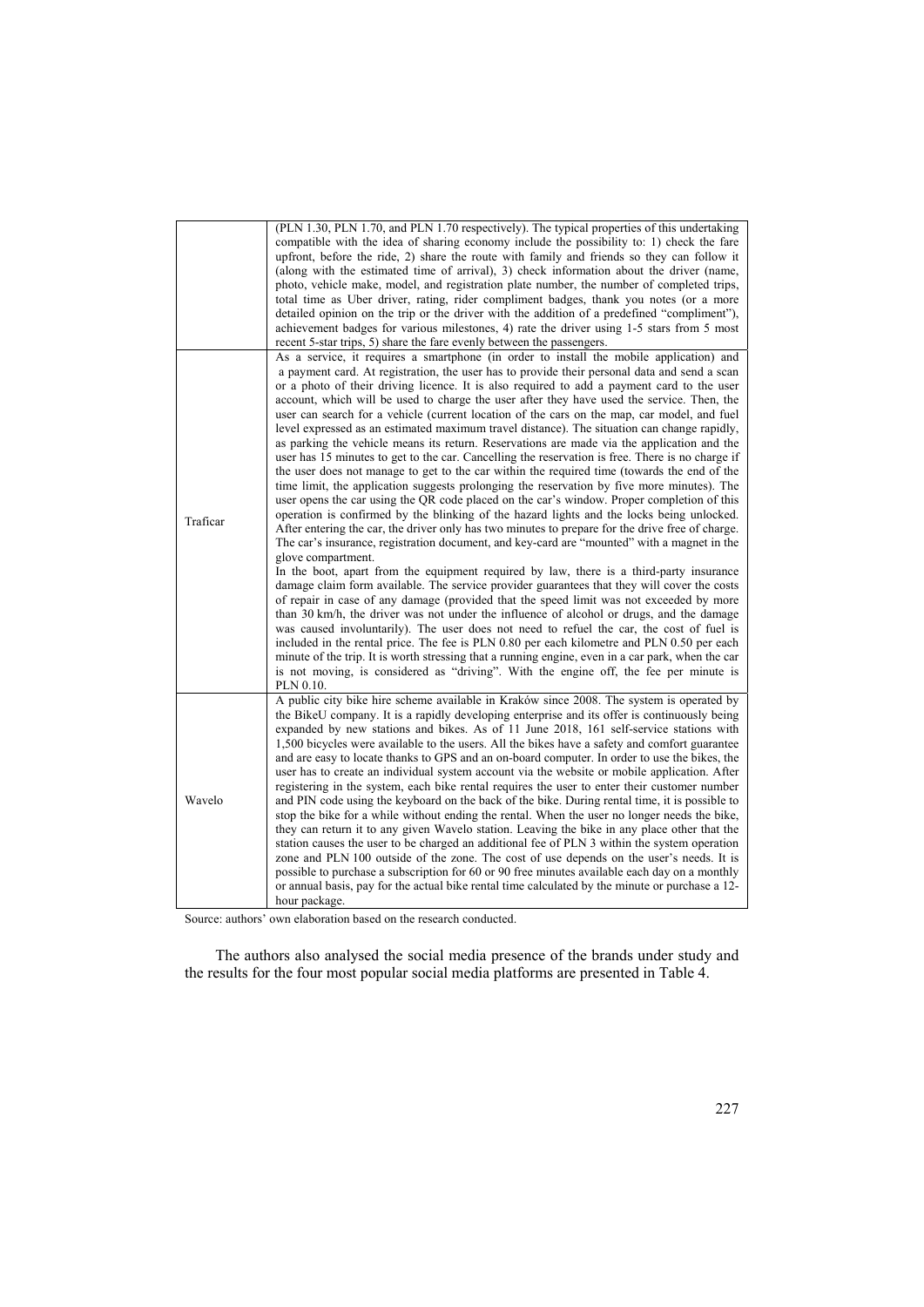| Social<br>medium | Traficar                                                                   | Uber                                                                | Wavelo                                                               |
|------------------|----------------------------------------------------------------------------|---------------------------------------------------------------------|----------------------------------------------------------------------|
| Facebook         | https://www.facebook.com/tr<br>aficarpl/                                   | https://www.facebook.com/u<br>berPolska                             | https://www.facebook.com/<br>WaveloKrakow/                           |
|                  | 25,607 people like this /<br>25,985 people follow this                     | 19,823,945 people like this /<br>$19,825,202$ people follow<br>this | 7,381 people like this $/ 7,491$<br>people follow this               |
| Instagram        | https://www.instagram.com/t<br>raficar pl/                                 | https://www.instagram.com/<br>uber poland/                          | https://www.instagram.com/<br>wavelo rowery/                         |
|                  | 1,097 followers                                                            | 6,418 followers                                                     | 562 followers                                                        |
| YouTube          | https://www.youtube.com/ch<br>annel/<br>UC96WS6gBTArMCBEbteF<br>$n$ M $1w$ | https://www.youtube.com/us<br>er/UherWorldwide/                     | https://www.youtube.com/ch<br>annel/<br>UCHbqSy5VA8S7E5KiWS<br>GOWJg |
|                  | 190 subscribers                                                            | 217,774 subscribers                                                 | 20 subscribers                                                       |
| Twitter          | https://twitter.com/traficar_pl                                            | https://twitter.com/uber                                            | https://twitter.com/WAVEL<br>O ROWERY                                |
|                  | 206 followers                                                              | 914,000 followers                                                   | 533 followers                                                        |

Table 4. Basic statistics from the social media profiles of the brands under study (as of 12 January 2019)

Source: authors' own elaboration based on the research conducted (accessed on: 12 January 2019).

Data collected based on the analysis of comments published on the brands' social media profiles and under thematic articles online made it possible to establish additional facts. For Uber, most comments were positive. Although the users were surprised, for instance, that there is only one car model available in Kraków. Some claimed that the vehicle ordered never arrived, yet they were charged for the ride and had to pursue their rights to get their money back. Traficar users praised the quick registration process, although the service provider suggests it may take up to one hour. Some users said that the two free minutes after entering the car is too short a time to prepare for the drive.

Internet users emphasised the advantages of Wavelo: the possibility to move around on a bike without the need to own one, the shopping basket, the application, which shows the user the distance covered and the number of calories burned, and that occasional rentals are cost-effective. The comments also included critical remarks: the bikes are cumbersome and heavy, it is difficult to manoeuvre or carry them, they only have 3 speeds, the saddles are hard, the bikes are often dirty, and the costs of frequent rentals are relatively high – no discounts for residents/regular customers, no small bikes for children or bikes with child bike seats in the system.

Moreover, the conducted research revealed the existence of mobile applications made available by the service providers in order for the users to be able to use their services. Uber users can use the services on smartphones with the Android, Windows Phone, and iOS systems, while Traficar and Wavelo users need a smartphone with the Android or iOS system. The application is required in order to use Uber and Traficar services and in the case of Wavelo, it only facilitates and streamlines the process.

The authors would also like to emphasise that they are aware that the companies discussed here regularly conduct their own customer surveys. Unfortunately, because the companies include strategic data, those surveys are not published and it was impossible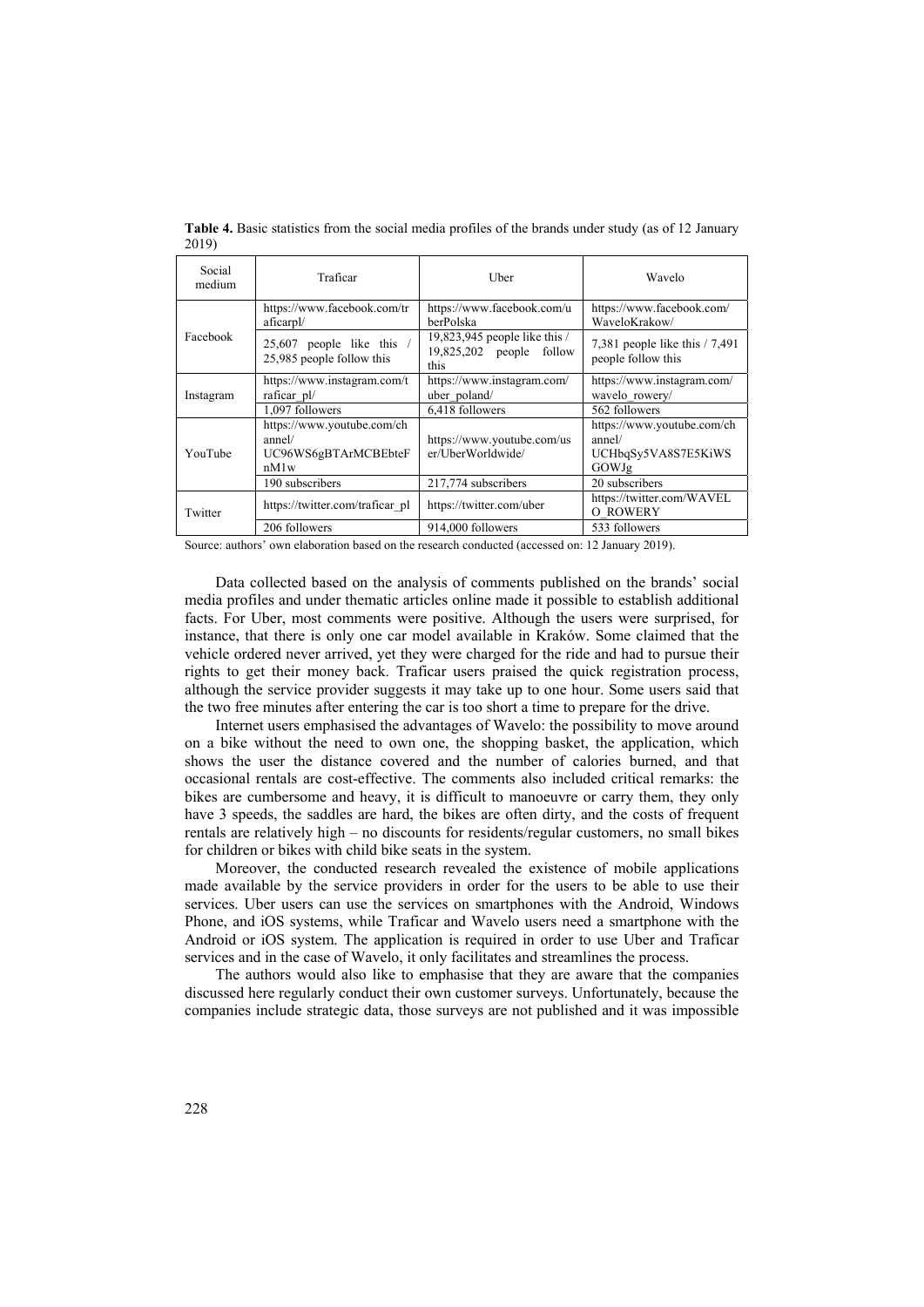to obtain access to their data. This is why the authors decided to carry out their own surveys among the users of shared services in order to obtain their opinions.

#### **Survey results**

In the online survey, 229 persons took part out of which 58% were women and 42% were men. They were potential users of the sharing transport services. Most respondents (57%) were people aged 24-26, those remaining included people aged 19-23 (39%) and people aged above 26 (4%). The authors realise that the results of the online surveys cannot be generalised. However, due to the lack of available studies on the opinions of Traficar, Uber, and Wavelo users, they can be treated as exploratory studies. All the more so, because sharing services and/or products are gaining popularity and should be the subject of interest and analysis for practitioners, researchers, and theoreticians alike.

The manner of preparing the measurement tool was oriented at checking the respondents' prompted awareness of the brands under which the sharing transport services are offered. The straight majority of the respondents (78%) have encountered at least four brands out of those included in the survey, i.e. BlaBlaCar, blinkee.city, Traficar, Uber, and Wavelo. A detailed distribution is presented in Figure 1.



Figure 1. Prompted awareness of sharing transport services brands among the respondents Source: authors' own elaboration based on the surveys conducted.

All of the respondents (100%) declared that they know the Uber brand. The least recognised brand turned out to be Blinkee.city (only 1% of responses). Kraków city bikes, Wavelo, are known to 78% of the respondents. Car sharing services offered under the brands under study are known to 87% of the respondents in the case of Traficar and as many as 92% of the respondents in the case of BlaBlaCar.

In particular, the authors sought the respondents' opinions on the advantages and problems related to the use of the services of the sharing transport services under study. Among those surveyed, a little over a half use Uber (56%) and they were asked about the greatest benefits of using the company's services (Figure 2).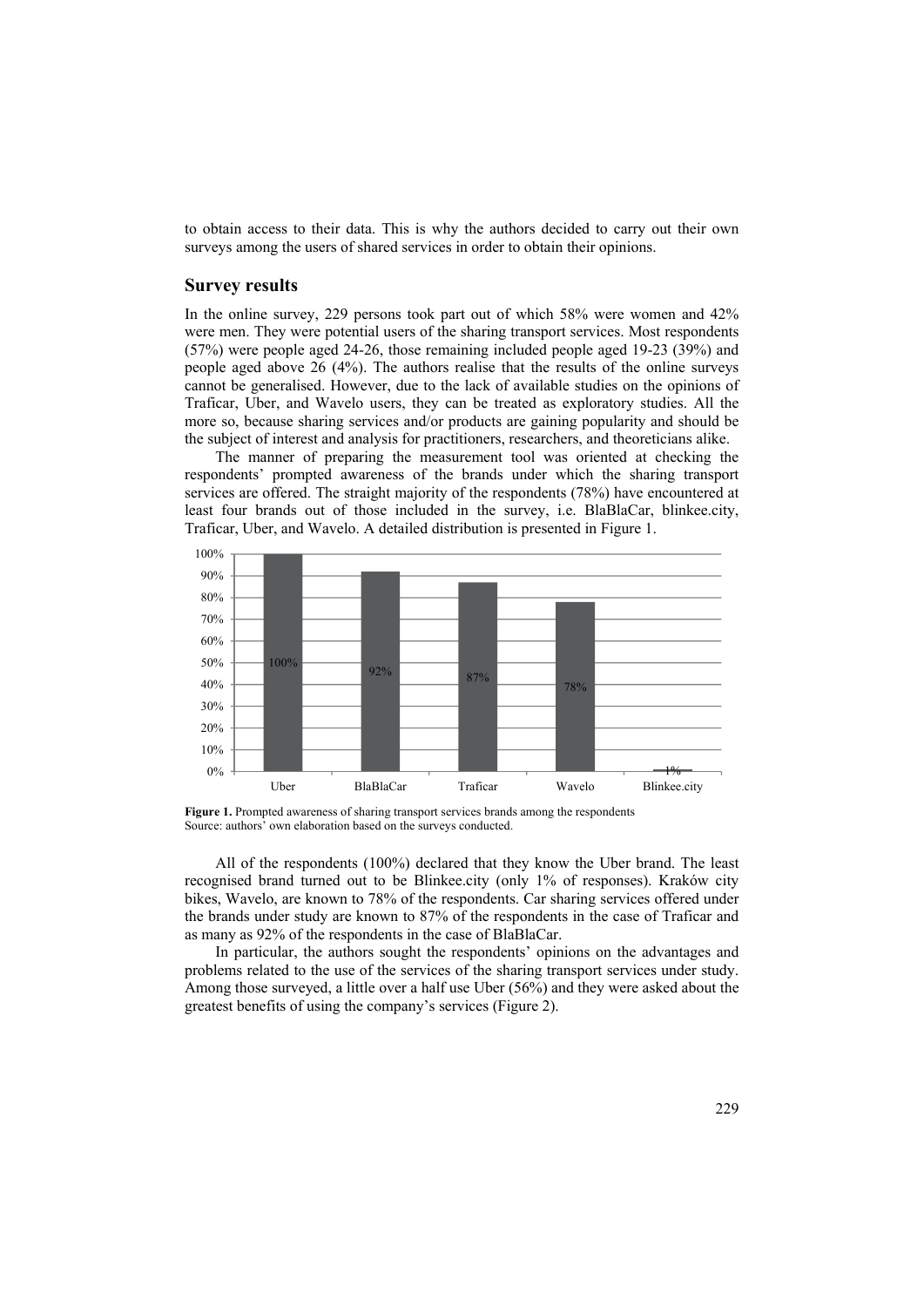

**Figure 2.** Advantages of using Uber's services according to the respondents Source: authors' own elaboration based on the surveys conducted.

The respondents attached considerable importance to the ease of ordering and the possibility of using the service (74%), they favoured the service as cheaper than the others (74%), and drew attention to the option of cashless payments for the ride (62%).

The biggest problems (see Figure 3) encountered while using the service included the need to download the application (60%), technical problems due to poor data reception or the use of an incompatible device (43%), and service unavailability due to a large distance from the nearest vehicle, which involved a long waiting time for the driver to arrive (29%).



Figure 3. Problems encountered when using Uber's services according to the respondents Source: authors' own elaboration based on the surveys conducted.

According to the authors, the results quoted above can be interpreted as a natural need to make life easier with reasonable use of the available financial resources. Most respondents value both their time and money – using Uber lets them effectively limit the use of both these resources, and the problems encountered by the users do not make them stop using this form of transport.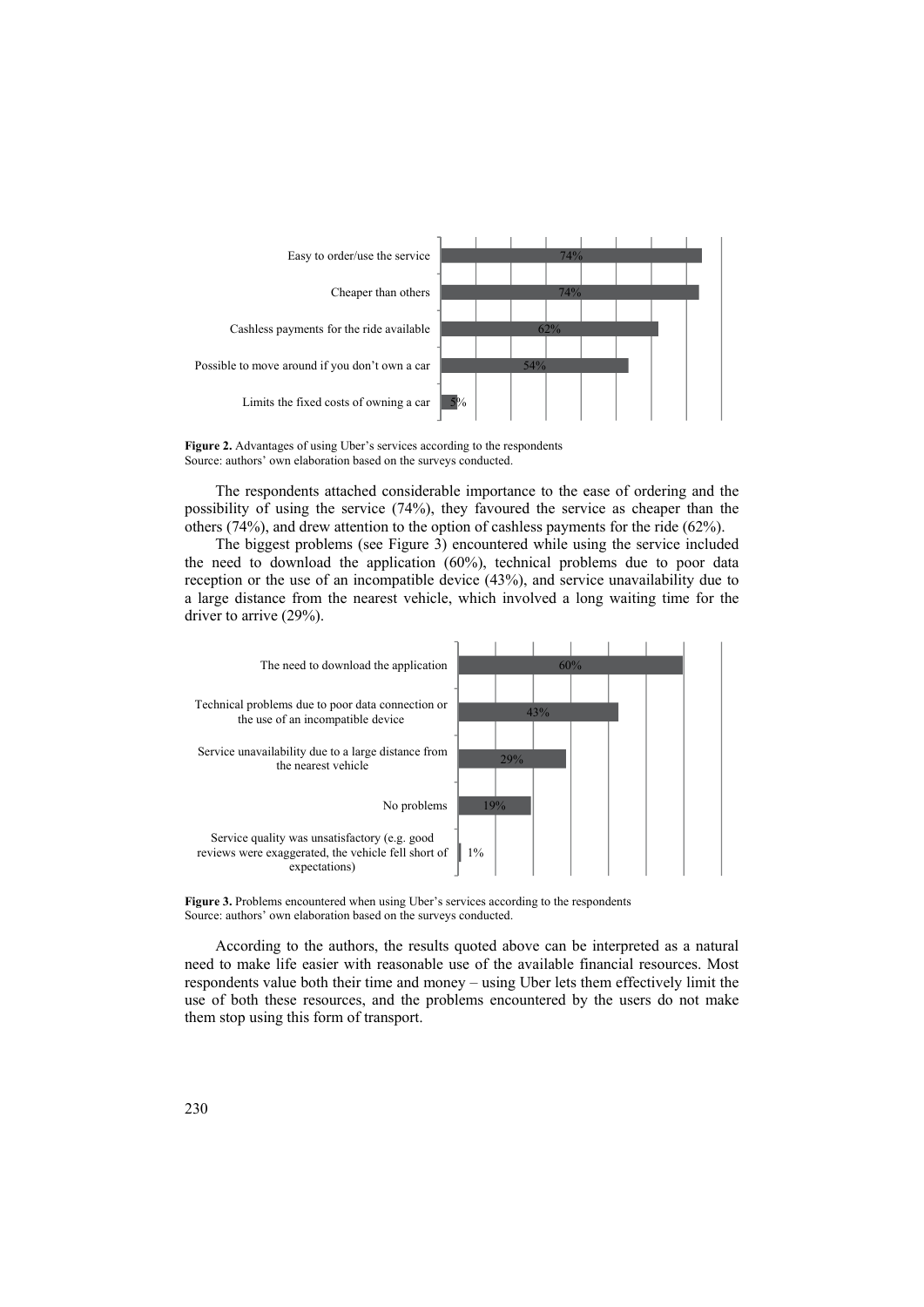Among those surveyed, a relatively small number of people (22%) used the Wavelo bikes. The respondents pointed out the advantages and problems related to the city bike hire services in Kraków:

- For 75% of the respondents, the service made it possible to move around without the need to own a vehicle.
- 61% said Wavelo was a service which is easy to use, and that the manner of ordering was particularly simple.
- 43% of those surveyed value Kraków's city bikes for the possibility of cashless payments for the rental.
- For 67% of the respondents, the bicycle breaking down was the biggest problem when using the Wavelo service.
- 22% mentioned technical problems occurring due to poor data reception.
- For 20% of those surveyed, access to the service was limited (because of a large distance from the bike station).

Wavelo users definitely value the possibility to move around the city in an eco-friendly, affordable, and widely available manner.

The smallest group among the respondents (20%) were people who used Traficar's car sharing services. For most of them (82%) the possibility to move around without owning a vehicle was the most important advantage of the service (see Figure 4).



**Figure 4.** Advantages of using Traficar's services according to the respondents Source: authors' own elaboration based on the surveys conducted.

Those surveyed appreciated the ease of ordering a Traficar (72% of responses) and the possibility to limit the fixed costs of owning a car (42%). The target group of the service are people aged 18-26 who are still supported by their parents and who take up occasional work to support themselves. Currently, the costs of owning a car may exceed the available resources of many young people, which is why this advantage is so important to a considerable group of respondents.

Traficar is the first service in the survey which turned out to be problem-free for 44% of the respondents (see Figure 5).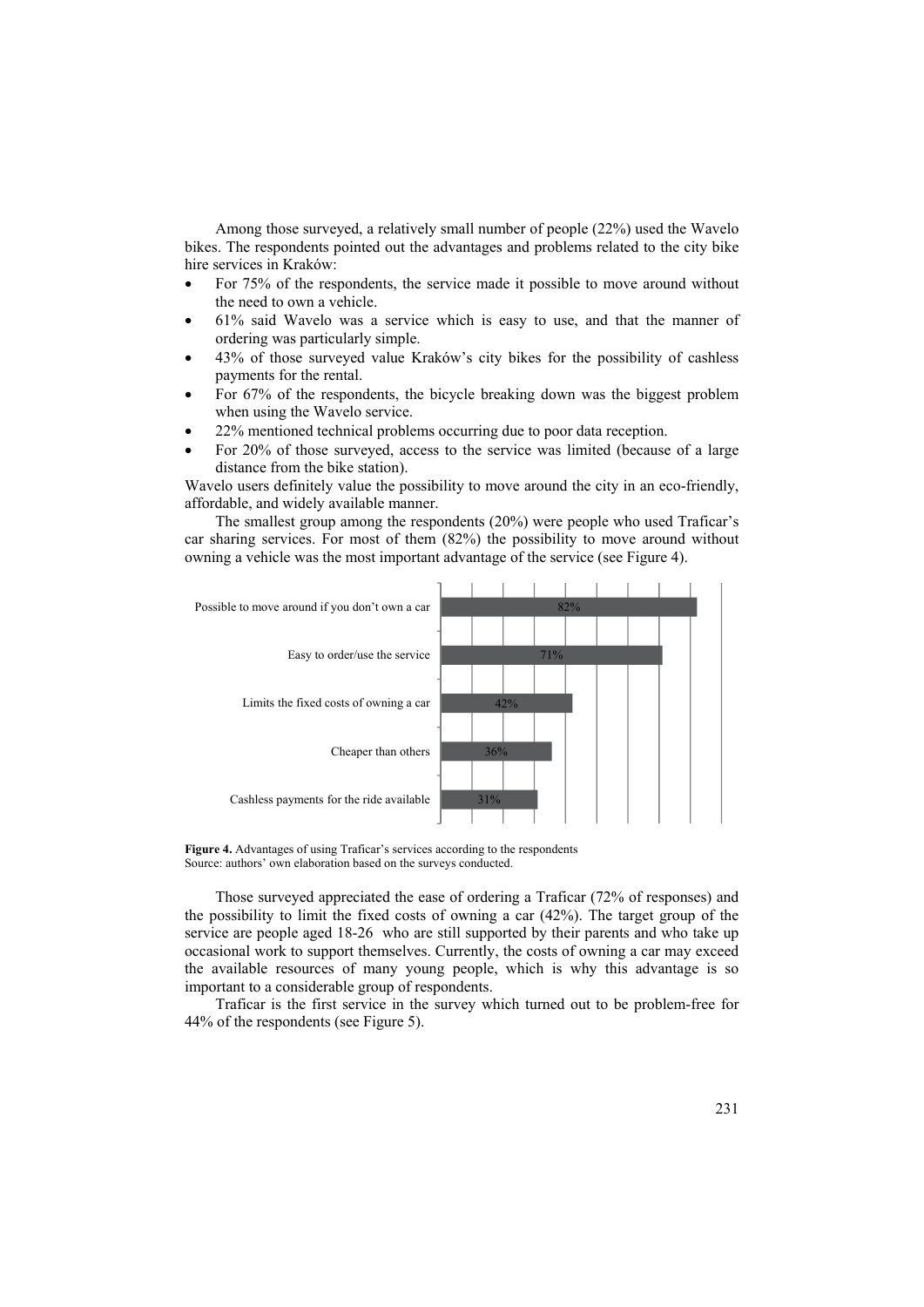



For 53% of those surveyed, the biggest issue with Traficar was access to the service, which was limited due to a large distance to the nearest vehicle. The need to download the application was a rather minor problem – only seen as such by 31% of the respondents.

Among the three platforms described here, Uber and Traficar require a mobile application in order for the user to be able to use their services. In the case of Wavelo, the user only needs to have an account in the system and a PIN code to enter by means of the keyboard on the back of the bicycle. Even though the application is not a must, it substantially facilitates the use of the service. Among 229 respondents, 89 declared that they had the Uber application, 32 had Wavelo, and only 20 downloaded the Traficar application.

#### **Conclusion**

The literature studies and the research conducted by the authors provide a basis for the conclusion that the sharing economy undertakings play a significant role in contemporary market processes. Sharing as the core of an economic concept has been adapted by entrepreneurs to various business processes. In general, the sharing economy undertakings provide an opportunity for social participation, and therefore they enhance the market objects' (brands, enterprises, institutions) adjustment to prosumer trends, which facilitates both relations-building and the generation of multiparty benefits.

The conducted research proved the correctness of the created hypotheses:

- $H1$  In their attempts to face the market conditions, contemporary organisations methodically use the concept of a sharing economy and offer various undertakings in its scope.
- H2 There is a need to verify user opinions on the sharing economy services.
- H3 Internet users know and are able to list the sharing economy service providers.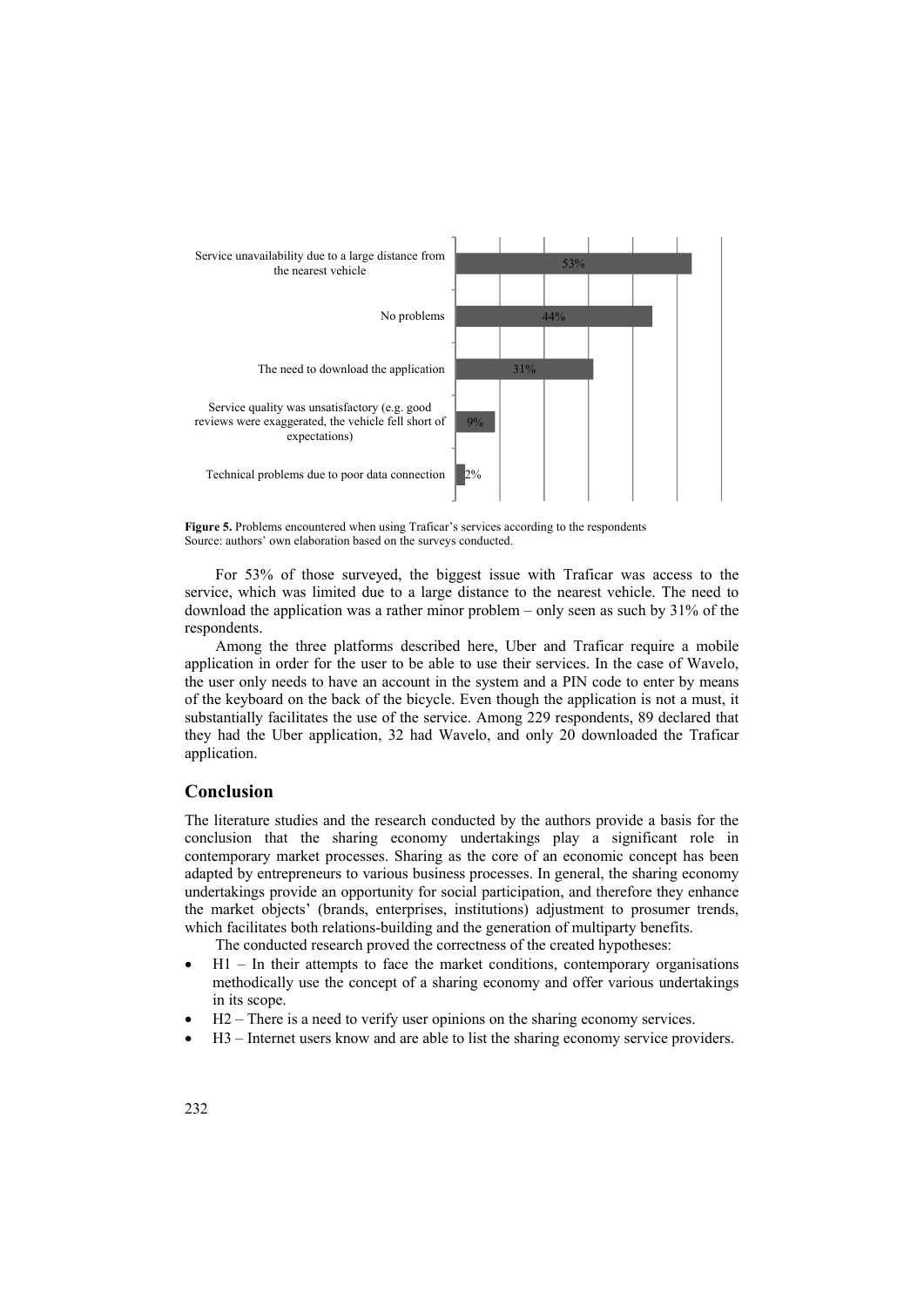- H4 Users of the specific sharing economy undertakings are able to indicate their advantages and problems.
- H5 Services made available as a result of the analysed sharing economy undertakings generate various benefits, including social, environmental, and economic impacts.

On the basis of the conducted research it is possible to undoubtedly conclude that the sharing economy undertakings play an important role in economic practices and raise a growing interest in the science community, as a phenomenon which will grow in importance.

In light of the conducted research, the key characteristic of the analysed users of the Traficar, Uber and Wavelo services seems to be fact that they are young but adult individuals who need to be able to move to any place in a comfortable way without the necessity to use their own means of transport and within their limited financial resources.

The analysed sharing economy undertakings confirmed the phenomenon of new communities being created around them, whose members develop new relations, communicate, cooperate, and co-create value in an unprecedented way. Specific recommendations for service providers were formulated under the Case Study Results section of the article. The identified phenomena and the observed positive and negative attitudes of the shared transport users have a potential application dimension for all the market participants.

The results of the Internet survey indicate a very high supported awareness of the analysed shared economy undertakings in the field of transport services. In the authors' opinion it may result from intensive marketing activities, including marketing communication supporting the analysed brands.

The survey respondents valued in the highest degree the ease of ordering and using the service, which may be explained by the users' desire to optimise the use of their time.

Appreciating the wide accessibility and ease of use for the described companies, the clients chose them repeatedly and with increasing frequency. Important benefits generated by the sharing economy undertakings have been identified as costrationalisation and enhanced accessibility. The users pay only when they use the vehicle and don't need to worry about its maintenance which additionally reduces the time absorbed by the asset. Moreover, persons who cannot afford their own means of transport may make use of the vehicle right at the time when they need it and depending on their financial resources.

The respondents indicated the technical conditions of the service provision, which unfortunately lead to certain complications. Most often, the users complained about the need to have an application installed in their device, about the technical failures of the services, and about their limited accessibility. In the authors' opinion, efficient management of supporting systems and addressing the reported problems should eliminate the recurring faults, and thus increase client satisfaction.

Skilfully shared services contribute to rationalisation of expenses and are in tune with the observed trends in client behaviour and expectations. Indirectly, they may also support the environment and generate other benefits. Unfortunately, they also have some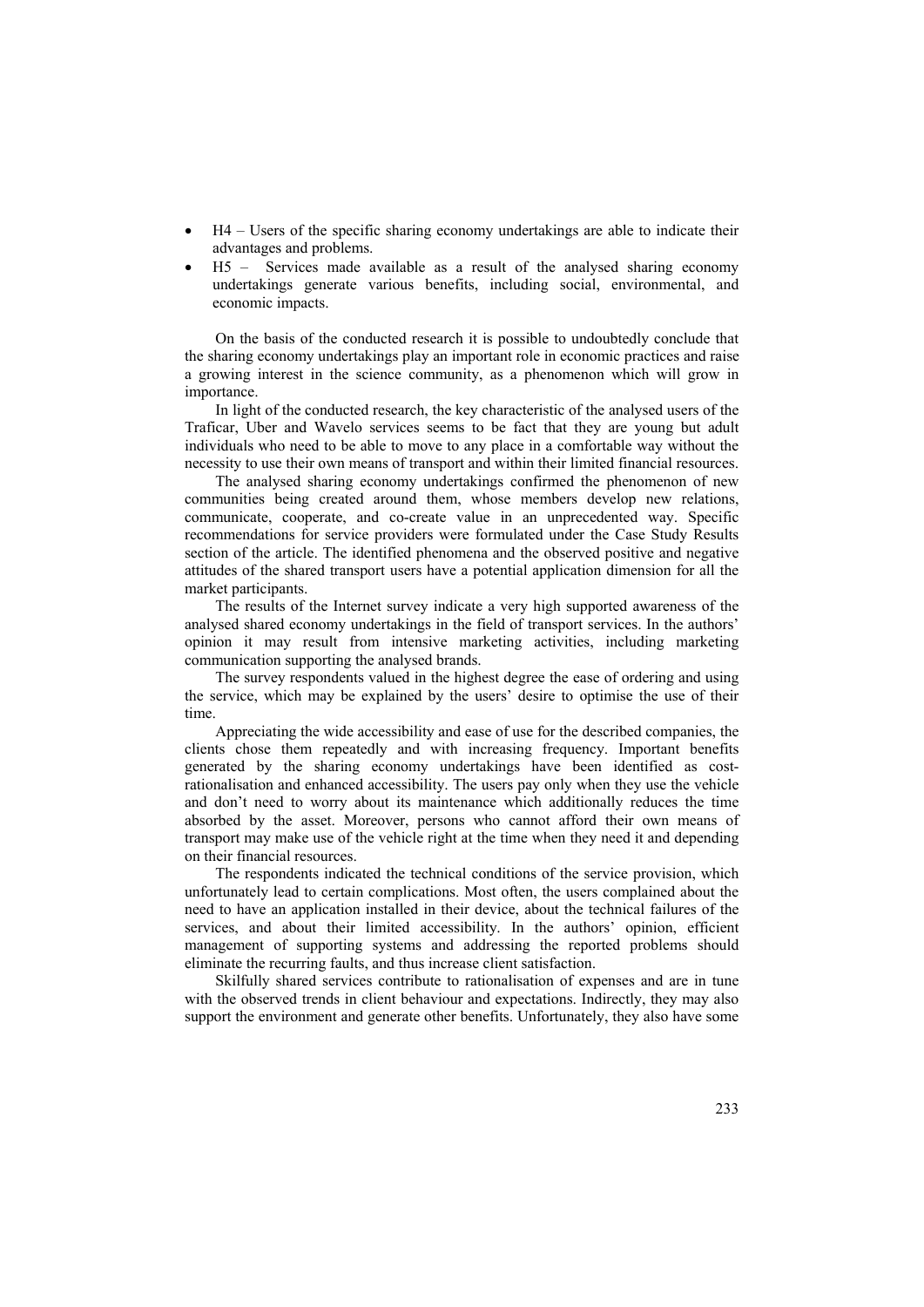negative implications and actions are necessary to stimulate their proper use and professionalization, with a stress on safety.

It may also be stated that in the prosumer-oriented environment, the management of various market objects in a time of digital and mobile advances should pay special attention to the sharing economy undertakings as a trend opposing over-consumerism in society. Importantly, individuals are more and more targeting the use of assets instead of the need to possess assets. Changes in purchasing behaviour and the market environment create a serious challenge, both to practitioners and for theoreticians, and the authors observe a great need for further research on the application of the sharing economy. From the perspective of the observed objects, the authors plan to conduct further research on other shared transport services, notably the use of scooters and electric scooters.

To get a deeper insight into the shared transport services, the authors plan to focus their attention on the research of the supply side, i.e. the service providers. Additionally, the research was conducted in the form of a survey, and the authors consider launching a nationwide survey of shared transport services on a sample of 1,000 adult Poles, maintaining the user structure, as well as an attempt aimed at better market orientation in the European market.

To conclude, the conducted literature studies and authors' own research confirmed the increasing importance of shared transport services and the authors express their conviction that consumers nowadays are increasingly using the analysed services. As far as the business practice is concerned, a need for efficient solutions is observed for the emerging problems. Therefore, the authors intend to continue their research on the role of urban shared transport services in solving the problems of urban transportation, such as traffic jams or limited parking space, environmental concerns, and the need to avoid over-consumerism.

#### **References**

Albinsson P. A., Perera B. Y.: The rise of the sharing economy: exploring the challenges and opportunities of collabor

ative consumption, ABC-CLIO, Santa Barbara 2018.

Breidbach C. F., Brodie R. J.: Engagement platforms in the sharing economy: Conceptual foundations and research directions, Journal of Service Theory and Practice, 27(4), 761-777, 2017. Brief: Raport Ekonomia Współpracy w Polsce 2016. [Retrieved 2019-01-10] Available at: http://brief.pl/ekonomia\_wspolpracy\_w\_polsce\_2016\_najnowszy\_raport/.

Burgiel A.: Wspólna konsumpcja (collaborative consumption) jako alternatywna opcja dla konsumenta XXI wieku, Marketing i Rynek, nr 8 (CD), 1009-1014, 2014.

Burgiel A.: Postawy konsumentów wobec zachowań z zakresu konsumpcji wspólnej – czy ekonomia współdzielona ma szanse na upowszechnienie? Studia i Prace WNEiZ US, 43(3), 29-38, 2016.

Cohen M. J.: The Future of Consumer Society. Prospects for Sustainability in the New Economy, Oxford University Press, Oxford 2017.

Havas Worldwide Warsaw: Nowy typ konsumentów i gospodarka oparta na współdzieleniu. [Retrieved 2018-06-12] Available at: http://crnavigator.com/materialy/bazadok/389.pdf.

Karmann M.: The Rise of Collaborative Consumption on the Example of Couchsurfing, GRIN. Scholarly Research Paper, Verlag 2012.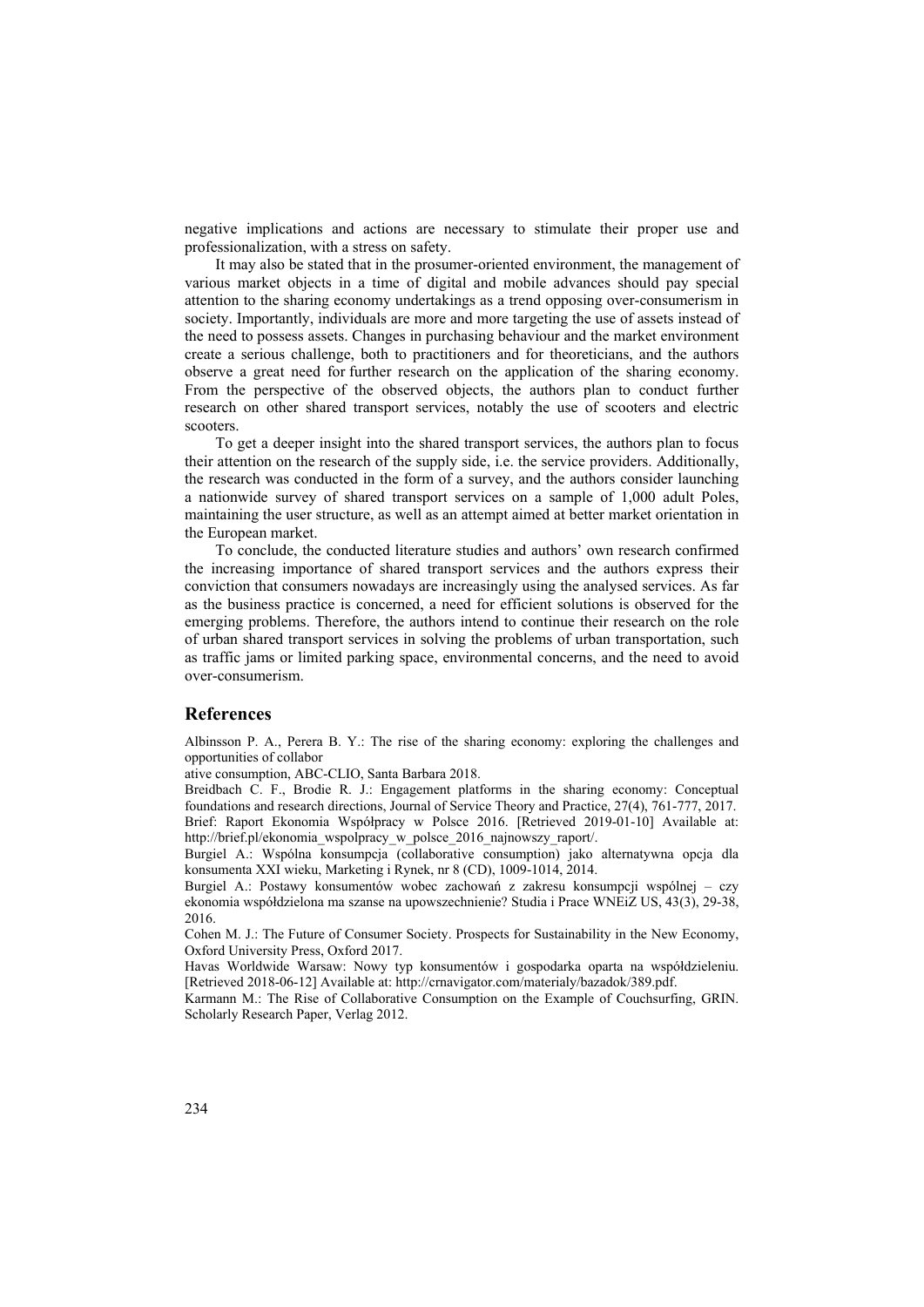Kolet-Iciek A.: Przetestowaliśmy dla Was miejskie rowery Wavelo! [Retrieved 2019-01-12] Available at: https://news.krakow.pl/przetestowalismy-dla-was-miejskie-rowery-wavelo.

Koźlak A.: Sharing economy jako nowy trend społeczno-gospodarczy. Prace Naukowe Uniwersytetu Ekonomicznego we Wrocławiu, nr 489, 171-182, Wrocław 2017.

Lee Z. W. Y., Chan T. K.H., Balaji M.S., Yee-Loong Chong A.: Why people participate in the sharing economy: an empirical investigation of Uber. Internet Research, 28(3), 829-850, 2018.

Lichtenthaler U.: Six princeples for shared management: a framework for the integrated economy, Journal of Business Strategy, 37(4), 3-11, 2016.

Olender-Skorek M.: Rosnące znaczenie współdzielenia we współczesnej gospodarce, Wydawnictwo Naukowe Uniwersytetu Szczecińskiego, 255-267, Szczecin 2017.

PAP InfoBike.pl: Zimowi wojownicy z Krakowa - 40 tys. wypożyczeń Wawelo. [Retrieved 2019- 01-13] Available at: http://infobike.pl/zimowi-wojownicy-z-krakowa-40-tys-wypozyczenwawelo\_more\_103153.html#.

Plewnia F., Guenther, E.: Mapping the sharing economy for sustainability research, Management Decision, 56(3), 570-583, 2018.

PwC Polska: (Współ)dziel i rządź! Twój nowy model biznesowy jeszcze nie istnieje. [Retrieved 2019-01-10] Available at: https://www.pwc.pl/pl/pdf/ekonomia-wspoldzielenia-1-raport-pwc.pdf.

PwC UK: Five steps to success in the sharing economy. [Retrieved 2019-01-10] Available at: https://www.pwc.co.uk/assets/pdf/five-steps-to-success-in-the-sharing-economy-report.pdf.

Schneider H.: Creative Destruction and the Sharing Economy. Uber as Disruptive Innovation, Edward Elgar Publishing, Northampton 2017.

Starman A. B.: The case study as a type of qualitative research, Journal of Contemporary Educational Studies, No 1, 28-43, 2013.

Sundararajan A.: The Sharing Economy. The End of Employment and the Rise of Crowd-Based Capitalism, The MIT Press, Cambridge 2016.

Swanborn P. G.: Case study research. What, why and how?, SAGE Publications Ltd., London 2010.

Sztokfisz B.: Gospodarka współdzielenia – pojęcie, źródła, potencjał. Zeszyty Naukowe UEK, 6(966), 89-103, 2017.

Yin R. K.: Applications of case study research, SAGE Publications Ltd., London 2012.

Yin R. K.: Studium przypadku w badaniach naukowych. Projektowanie i metody, Wydawnictwo Uniwersytetu Jagiellońskiego, Kraków 2015.

Zhu G., Kam K., Hudson S., Inside the sharing economy: Understanding consumer motivations behind the adoption of mobile applications, International Journal of Contemporary Hospitality Management, 29(9), 2218-2239, 2017.

Ziobrowska J.: Sharing economy jako nowy trend konsumencki. [Retrieved 2019-01-20] Available at: http://repozytorium.uni.wroc.pl/dlibra/publication/84036/edition/79622/con tent?ref=desc.

## **Wybrane przedsięwzięcia współdzielonych przez współczesnych konsumentów usług transportowych. Wyniki badań**

#### **Streszczenie**

Celem głównym opracowania było omówienie przykładów współdzielenia przez współczesnych konsumentów usług transportowych z rynku polskiego jako przejawu zastosowania idei ekonomii współdzielenia. Wychodząc od istoty uwzględnianej koncepcji i/lub modelu gospodarki, dokonano przeglądu dotychczasowych badań i wybrano obiekty do badań własnych autorów opracowania. Zastosowano metody studiów przypadków i ankietę internetową. W szczególności objęto analizą przedsięwzięcia oferowane pod markami Traficar, Uber i Wavelo. Przeprowadzone badania